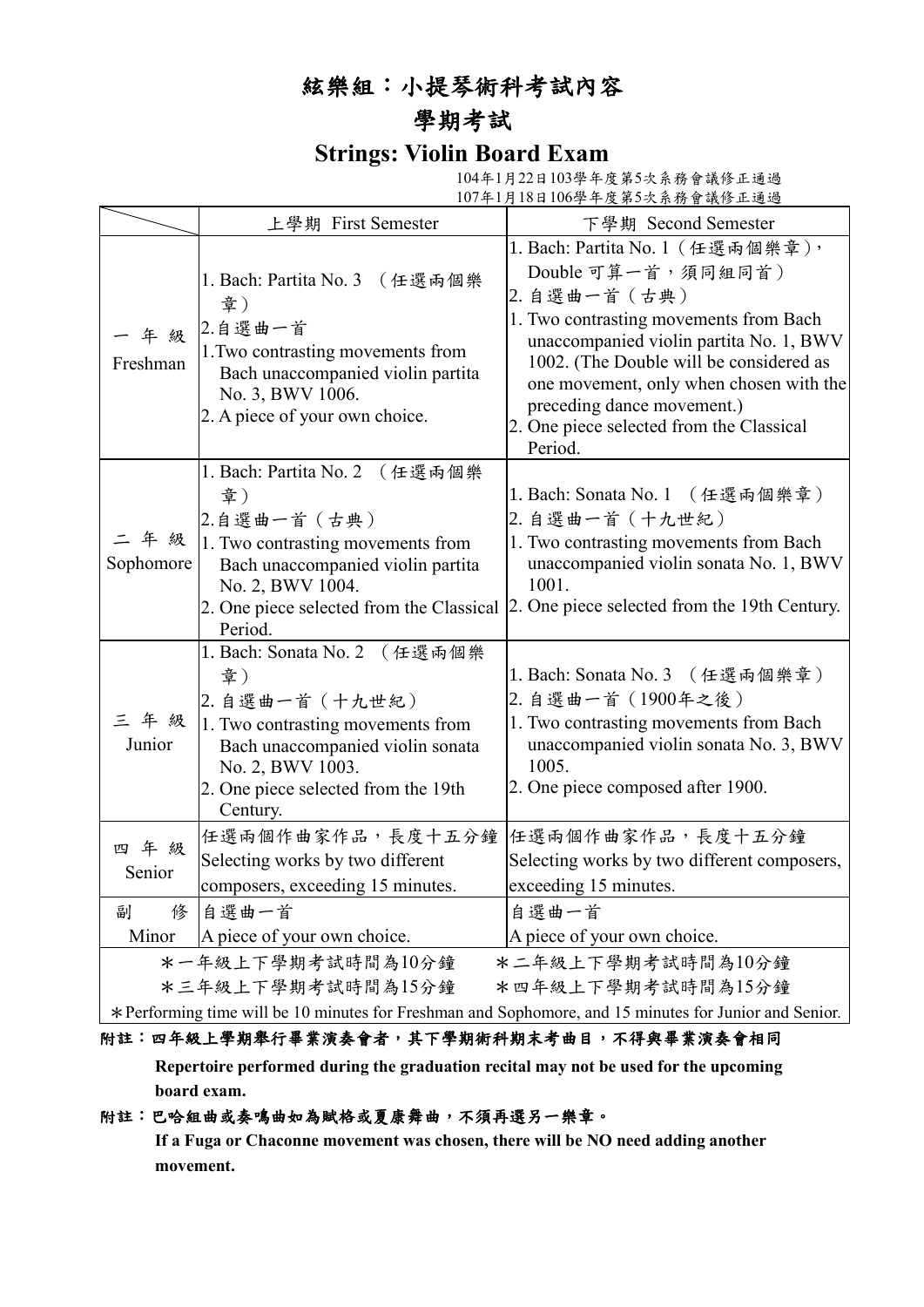# 技巧考試 **Violin Technique Exam**

|           | 上學期 First Semester                                               | 下學期 Second Semester                                                                       |
|-----------|------------------------------------------------------------------|-------------------------------------------------------------------------------------------|
|           | 1. 二個升降記號以內,三個八度之單                                               | 1. 三個升降記號以內, 三個八度之單音音                                                                     |
|           | 音音階、琶音上下行                                                        | 階、琶音上下行                                                                                   |
|           | 2. 一個升降記號以內大調,一或二個                                               |                                                                                           |
|           | 八度之三、六、八度音階上下行                                                   | 2. 一個升降記號以內大小調,一或二個八                                                                      |
|           | 3. Casorti Op. 50 Etude I                                        | 度之三、六、八度音階上下行                                                                             |
|           | 4. 任選一首練習曲                                                       | 3. Mazas Op. 36, No. 26                                                                   |
|           | - 年 級   1. 3 octaves of scales and arpeggios,                    | 4. 一首與頓弓(Staccato)有關之練習曲                                                                  |
| Freshman  | major and minor keys up to 2 sharps                              | 1. 3 octaves of scales and arpeggios, major<br>and minor keys up to 3 sharps and 3 flats. |
|           | and 2 flats.                                                     | 2. 2 (or 1) octave(s) of scales on thirds, sixths,                                        |
|           | 2. 2 (or 1) octave(s) of scales on thirds,                       | and octaves, major and minor keys up to 1                                                 |
|           | sixths, and octaves, on keys of C, F,                            | sharp and 1 flat.                                                                         |
|           | and G.                                                           | 3. Mazas special studies, Op. 36, No. 26.                                                 |
|           | 3. Casorti Op. 50 Etude 1.                                       | 4. An etude on Staccato.                                                                  |
|           | 4. An etude of your own choice.                                  |                                                                                           |
|           | 1.四個升降記號以內,三個八度之音                                                | 1.五個升降記號以內,三個八度之音階、琶                                                                      |
|           | 階、琶音上下行                                                          | 音上下行                                                                                      |
|           | 2.二個升降記號以內,二個八度之                                                 | 2.二個升降記號以內,二個八度之三、六、                                                                      |
|           | 三、六、八度音階上下行                                                      | 八度音階上下行                                                                                   |
|           | 3. Kreutzer No. 24                                               | 3. Kreutzer No. 11                                                                        |
|           | 4.一首與跳弓(Spiccato)有關之練習曲                                          | 4.一首與圓滑奏(Legato)有關之練習曲                                                                    |
| Sophomore | $=$ $\frac{4}{3}$ $\frac{4}{3}$ octaves of scales and arpeggios, | 1.3 octaves of scales and arpeggios, major                                                |
|           | major and minor keys up to 4 sharps<br>and 4 flats.              | and minor keys up to 5 sharps and 5 flats.                                                |
|           | 2. 2 octaves of scales on thirds, sixths,                        | 2. 2 octaves of scales on thirds, sixths, and                                             |
|           | and octaves, major and minor keys up                             | octaves, major and minor keys up to 2                                                     |
|           | to 2 sharps and 2 flats.                                         | sharps and 2 flats.                                                                       |
|           | 3. Kreutzer 42 etudes, No. 24.                                   | 3. Kreutzer 42 edutes, No. 11.                                                            |
|           | 4. An etude on spiccato.                                         | 4. An etude on Legato.                                                                    |
|           | 1.所有大小調,三個八度之音階、琶                                                |                                                                                           |
|           | 音上下行                                                             | 1.所有大小調,三個八度之音階、琶音上下                                                                      |
|           | 2.三個升降記號以內,二個八度之                                                 | 行                                                                                         |
|           | 三、六、八度音階上下行                                                      | 2.三個升降記號以內,二個八度之三、六、                                                                      |
|           | 3.任選一首Rode或Dont Op. 35或                                          | 八度音階上下行                                                                                   |
|           | Paganini Caprice之練習曲                                             | 3.任選一首Rode或Dont Op. 35或Paganini                                                           |
|           | 4.一首與雙音(Double Stops)有關之練                                        | Caprice之練習曲                                                                               |
| 三年级       | 習曲                                                               | 4.一首與和弦(Chords)有關之練習曲                                                                     |
| Junior    | 1.3 octaves of scales and arpeggios, 24                          | 1. 3 octaves of scales and arpeggios, 24 major                                            |
|           | major and minor keys.                                            | and minor keys.                                                                           |
|           | 2. 2 octaves of scales on thirds, sixths,                        | 2. 2 octaves of scales on thirds, sixths, and                                             |
|           | and octaves, major and minor keys up                             | octaves, major and minor keys up to 3<br>sharps and 3 flats.                              |
|           | to 3 sharps and 3 flats.                                         | 3. An etude from Rode 24 Caprices, Dont                                                   |
|           | 3. An etude from Rode 24 Caprices,                               | Studies and Caprices, Op. 35 or Paganini 24                                               |
|           | Dont Studies and Caprices, Op. 35 or                             | Caprices.                                                                                 |
|           | Paganini 24 Caprices.                                            | 4. An etude on chords.                                                                    |
|           | 4. An etude on double stops.                                     |                                                                                           |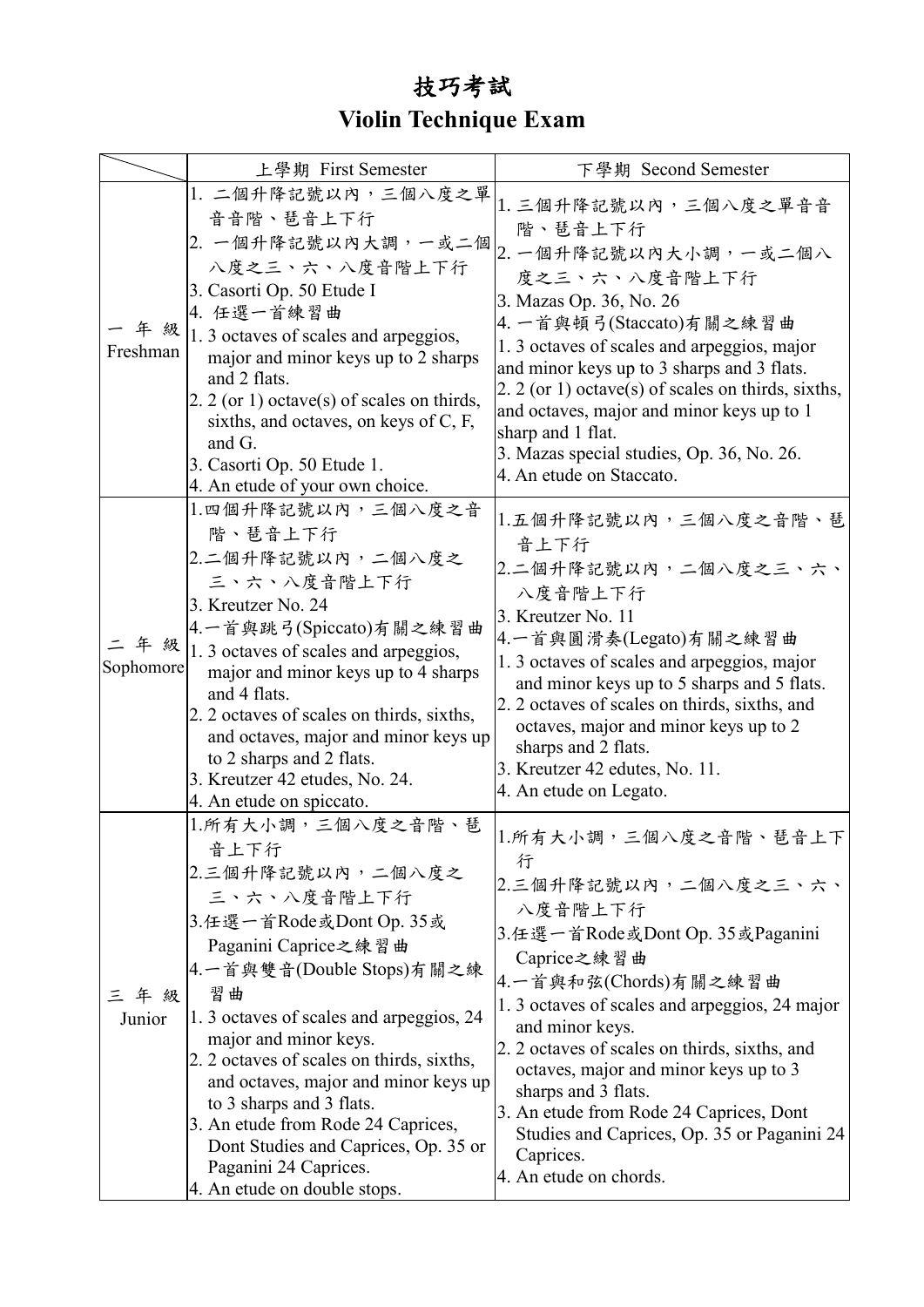# 絃樂組:中提琴術科考試內容

## 學期考試

## **Strings**:**Viola Board Exam**

 104年1月22日103學年度第5次系務會議修正通過 107年1月18日106學年度第5次系務會議修正通過

|                   | 上學期 First Semester                                                                                                                                                                                                                                                                                                                   | 下學期 Second Semester                                                                                                                                                                                                                                                                                                                                                             |
|-------------------|--------------------------------------------------------------------------------------------------------------------------------------------------------------------------------------------------------------------------------------------------------------------------------------------------------------------------------------|---------------------------------------------------------------------------------------------------------------------------------------------------------------------------------------------------------------------------------------------------------------------------------------------------------------------------------------------------------------------------------|
| 年级<br>Freshman    | 1. Bach: Suite No.1 (任選兩個樂章)或<br>Bach: Partita No. 3 (任選兩個樂<br>章)<br>2.自選曲一首<br>1. Two contrasting movements from Bach<br>unaccompanied cello suite No. 1, or<br>Bach unaccompanied violin partita No.<br>3.<br>2. A piece of your own choice.                                                                                       | 1. Bach: Suite No.2 (任選兩個樂章)或<br>Bach: Partita No. 1 (任選兩個樂章,<br>Double可算一首,須同組同首)<br>2. 自選曲一首<br>1. Two contrasting movements from Bach<br>unaccompanied cello suite No. 2, or<br>Bach unaccompanied violin partita No.<br>1.<br>(The Double will be considered as one)<br>movement, only when chosen with the<br>preceding dance movement.)<br>2. A piece of your own choice. |
| 二年级<br>Sophomore  | 1. Bach: Suite No.3 (任選兩個樂章)或<br>Bach: Partita No. 2 (任選兩個樂<br>章)<br>2. 一首古典時期的奏鳴曲/協奏曲一樂<br>章/小品<br>unaccompanied cello suite No. 3, or<br>Bach unaccompanied violin partita No.<br>2.<br>2. One movement selected from any<br>sonata, concerto or a piece from the<br>Classical Period.                                             | 1. Bach: Suite No.4 (任選兩個樂章)或<br>Bach: Sonata No. 1 (任選兩個樂章)<br>2. 一首浪漫時期或其後的奏鳴曲一樂章<br>小品<br>1. Two contrasting movements from Bach 1. Two contrasting movements from Bach<br>unaccompanied cello suite No. 4, or<br>Bach unaccompanied violin sonata No.<br>1.<br>2. One movement selected from any sonata<br>or a piece from the Romantic Period on.                          |
| ∾久<br>Junior      | 1. Bach: Suite No. 5 (任選兩個樂章)或<br>Bach: Sonata No. 2 (任選兩個樂<br>章)<br>2. 一首浪漫時期或其後的協奏曲一樂<br>章/協奏曲小品<br>1. Two contrasting movements from Bach<br>unaccompanied cello suite No. 5 or<br>Bach unaccompanied violin sonata No.<br>2.<br>2. One movement selected from any<br>concertos or concerto piece from the<br>Romantic Period on. | 1.Bach: Suite No.6 (任選兩個樂章) 或<br>Bach: Sonata No. 3 (任選兩個樂章)<br>2.一首1900年之後作品一樂章/小品<br>1. Two contrasting movements from Bach<br>unaccompanied cello suite No. 6 or Bach<br>unaccompanied violin sonata No. 3.<br>2. A piece composed after 1900.                                                                                                                               |
| 年級<br>四<br>Senior | 任選兩個作曲家作品,長度十五分鐘<br>Selecting<br>works by two<br>composers, exceeding 15 minutes.                                                                                                                                                                                                                                                    | 任選兩個作曲家作品,長度十五分鐘<br>different Selecting<br>works<br>by<br>different<br>two<br>composers, exceeding 15 minutes.                                                                                                                                                                                                                                                                  |

| 副     | 修 自選曲一首                     | 自選曲一首                       |
|-------|-----------------------------|-----------------------------|
| Minor | A piece of your own choice. | A piece of your own choice. |
|       | *一年級上下學期考試時間為10分鐘           | *二年級上下學期考試時間為10分鐘           |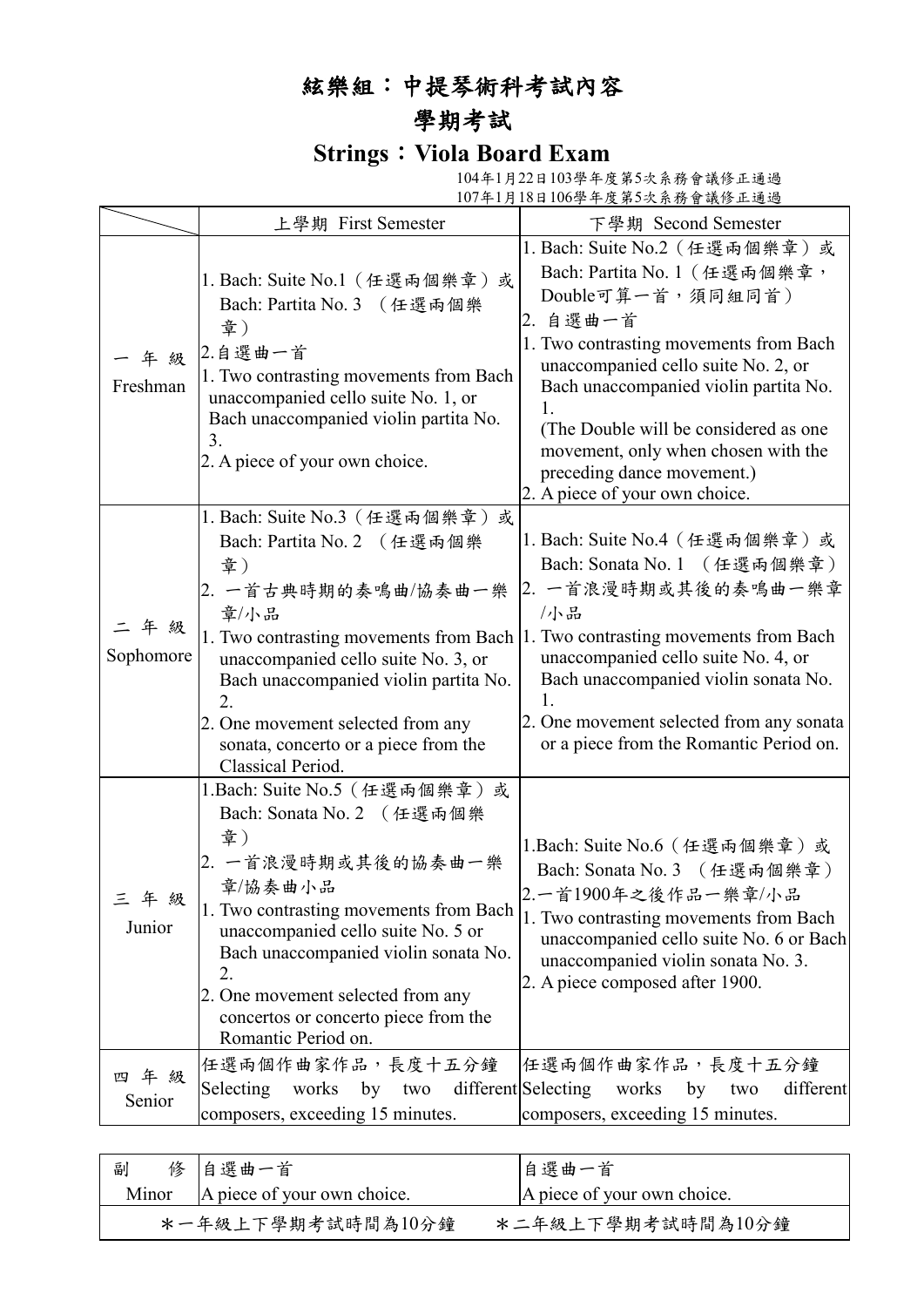\*三年級上下學期考試時間為15分鐘 \*四年級上下學期考試時間為15分鐘

\*Performing time will be 10 minutes for Freshman and Sophomore, and 15 minutes for Junior and Senior.

#### 附註:四年級上學期舉行畢業演奏會者,其下學期術科期末考曲目,不得與畢業演奏會相同

**Repertoire performed during the graduation recital may not be used for the upcoming board exam.**

#### 附註:巴哈組曲或奏鳴曲如為賦格或夏康舞曲,不須再選另一樂章。

**If a Fuga or Chaconne movement was chosen, there will be NO need adding another movement.**

### 技巧考試

## **Viola Technique Exam**

|                  | 上學期 First Semester                                                                                                                                                                                                                                                                                                                       | 下學期 Second Semester                                                                                                                                                                                                                                                                                                                                                                      |
|------------------|------------------------------------------------------------------------------------------------------------------------------------------------------------------------------------------------------------------------------------------------------------------------------------------------------------------------------------------|------------------------------------------------------------------------------------------------------------------------------------------------------------------------------------------------------------------------------------------------------------------------------------------------------------------------------------------------------------------------------------------|
| 年級<br>Freshman   | 1. 二個升降記號以內,三個八度之音<br>階、琶音上下行<br>2. 一個升降記號以內大調,一或二個八<br>度之三、六、八度音階上下行<br>3. 練習曲自選一首<br>1.3 octaves of scales and arpeggios, major<br>and minor keys up to 2 sharps and 2<br>flats.<br>2. 2 (or 1) octave(s) of scales on thirds,<br>sixths, and octaves, on keys of C, F, and<br>G.<br>3. An etude of your own choice.                   | 1. 三個升降記號以內,三個八度之音階、<br>琶音上下行<br>2. 一個升降記號以內大小調,一或二個八<br>度之三、六、八度音階上下行<br>3. 練習曲自選一首<br>1. 3 octaves of scales and arpeggios, major<br>and minor keys up to 3 sharps and 3 flats.<br>2. 2 (or 1) octave(s) of scales on thirds, sixths,<br>and octaves, major and minor keys up to 1<br>sharp and 1 flat.<br>3. An etude of your own choice.                                             |
| 二年级<br>Sophomore | 1. 四個升降記號以內,三個八度之音<br>階、琶音上下行<br>2. 二個升降記號以內,一或二個八度之<br>三、六、八度音階上下行<br>3. 一首與頓弓或跳弓 (Staccato 或<br>Spiccato)有關之練習曲<br>and minor keys up to 4 sharps and 4<br>flats.<br>2. 2 (or 1) octaves of scales on thirds,<br>sixths, and octaves, major and minor<br>keys up to 2 sharps and 2 flats.<br>3. An etude on staccato or spiccato.       | 1. 五個升降記號以內,三個八度之音階、<br>琶音上下行<br>2. 二個升降記號以內,一或二個八度之<br>三、六、八度音階上下<br>3. 一首與圓滑奏 (Legato) 有關之練習曲<br>1.3 octaves of scales and arpeggios, major 1.3 octaves of scales and arpeggios, major<br>and minor keys up to 5 sharps and 5 flats.<br>2. 2 (or 1) octaves of scales on thirds, sixths,<br>and octaves, major and minor keys up to 2<br>sharps and 2 flats.<br>3. An etude on legato. |
| 年級<br>Junior     | 1. 所有大小調,三個八度之音階、琶音<br>上下行<br>2. 三個升降記號以內,一或二個八度之<br>三、六、八度音階上下行<br>3. Hoffmeister: Studies (任選一首)<br>1. 3 octaves of scales and arpeggios, 24<br>major and minor keys.<br>2. 2 (or 1) octaves of scales on thirds,<br>sixths, and octaves, major and minor<br>keys up to 3 sharps and 3 flats.<br>3. An etude from Hoffmeister studies. | 1. 所有大小調,三個八度之音階、琶音上<br>下行<br>2. 三個升降記號以內,一或二個八度之<br>三、六、八度音階上下行<br>3. 一首與雙音 (Double Stops) 有關之練習<br>曲<br>1.3 octaves of scales and arpeggios, 24 major<br>and minor keys.<br>2. 2 (or 1) octaves of scales on thirds, sixths,<br>and octaves, major and minor keys up to 3<br>sharps and 3 flats.<br>3. An etude on double stops.                                                       |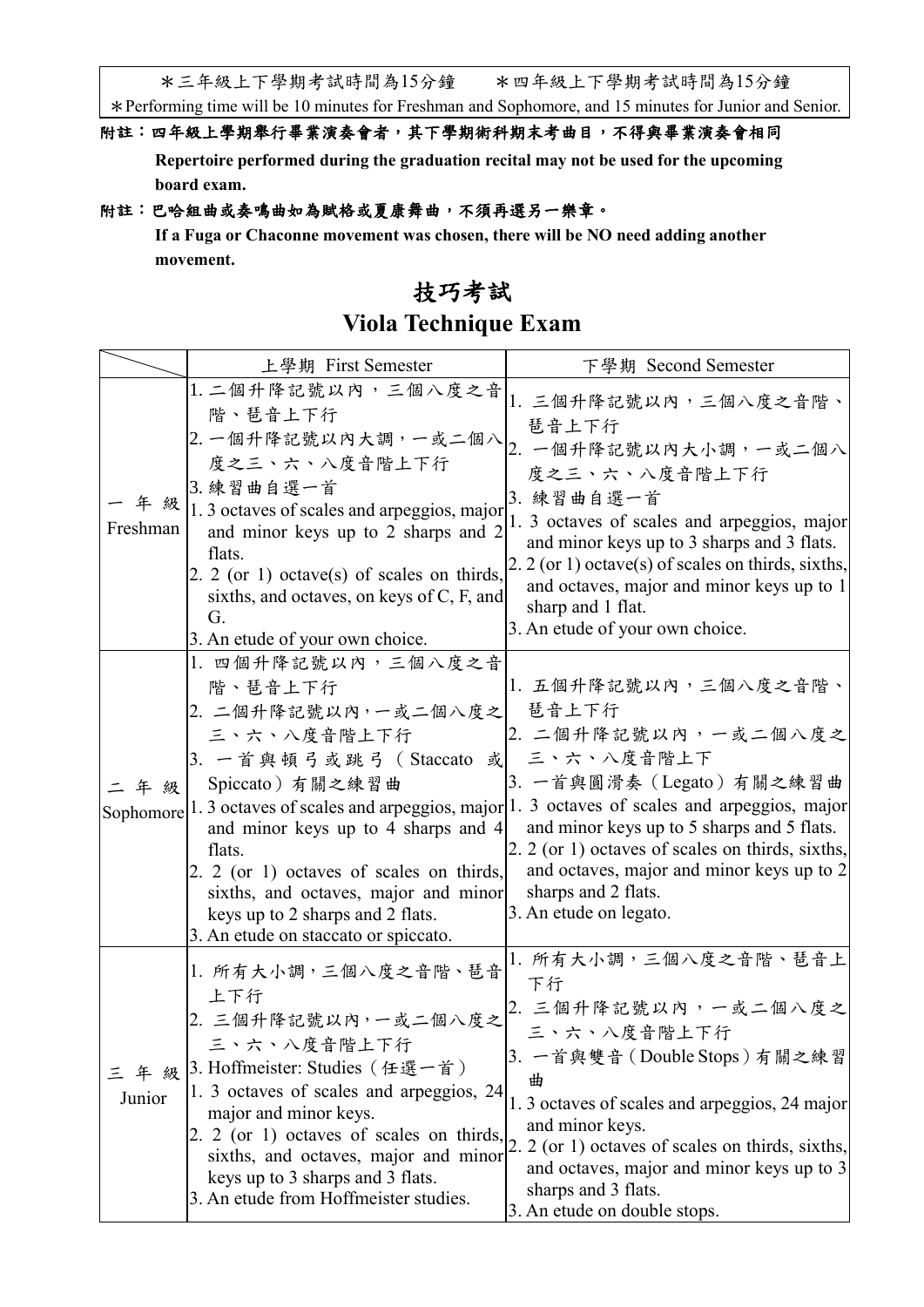## 絃樂組:大提琴術科考試內容

## 學期考試

### **Strings**:**Violoncello Board Exam**

104年1月22日103學年度第5次系務會議修正通過 106年1月11日105學年度第5次系務會議修正通過 107年1月18日106學年度第5次系務會議修正通過

|                                                                                                        | 上學期 First Semester                                          | 下學期 Second Semester                                                           |
|--------------------------------------------------------------------------------------------------------|-------------------------------------------------------------|-------------------------------------------------------------------------------|
|                                                                                                        | 1. Bach: Suite No.1 (任選兩個樂章)                                | 1. Bach: Suite No.2 (任選兩個樂章)                                                  |
| 年级<br>Freshman                                                                                         | 2. 自選曲一首                                                    | 2. 自選曲一首                                                                      |
|                                                                                                        |                                                             | 1. Two contrasting movements from Bach 1. Two contrasting movements from Bach |
|                                                                                                        | unaccompanied cello suite No. 1, BWV                        | unaccompanied cello suite No. 2, BWV                                          |
|                                                                                                        | 1007.                                                       | 1008.                                                                         |
|                                                                                                        | 2. A piece of your own choice.                              | 2. A piece of your own choice.                                                |
|                                                                                                        | 1. Bach: Suite No.3 (任選兩個樂章)                                | 1. Bach: Suite No.4 (任選兩個樂章)                                                  |
|                                                                                                        | 2. 自選曲一首                                                    | 2. 奏鳴曲 (Sonata)                                                               |
| 二年级                                                                                                    |                                                             | 1. Two contrasting movements from Bach 1. Two contrasting movements from Bach |
| Sophomore                                                                                              | unaccompanied cello suite No. 3, BWV                        | unaccompanied cello suite No. 4, BWV                                          |
|                                                                                                        | 1009.                                                       | 1010                                                                          |
|                                                                                                        | 2. A piece of your own choice.                              | 2. A Sonata.                                                                  |
|                                                                                                        |                                                             | 1. Bach: Suite No.6 (任選兩個樂章)或                                                 |
|                                                                                                        | 1. Bach: Suite No.5 (任選兩個樂章)                                | 無伴奏一首 (不含巴哈無伴奏組曲)                                                             |
| 三年级                                                                                                    | 2. 協奏曲 (Concerto)                                           | 2.自選曲一首 (1900年後)                                                              |
|                                                                                                        |                                                             | 1. Two contrasting movements from Bach 1. Two contrasting movements from Bach |
| Junior                                                                                                 | unaccompanied cello suite No. 5, BWV                        | unaccompanied cello suite No. 6, BWV                                          |
|                                                                                                        | 1011.                                                       | 1012, or any other unaccompanied works                                        |
|                                                                                                        | 2. A Concerto.                                              | for cello solo.                                                               |
|                                                                                                        |                                                             | 2. A piece composed after 1900.                                               |
| 四年级                                                                                                    | 任選兩個作曲家作品,長度十五分鐘                                            | 任選兩個作曲家作品,長度十五分鐘                                                              |
| Senior                                                                                                 | Selecting works from two different Selecting works from two | different                                                                     |
|                                                                                                        | composers, exceeding 15 minutes.                            | composers, exceeding 15 minutes.                                              |
| 俢<br>副                                                                                                 | 自選曲一首                                                       | 自選曲一首                                                                         |
| Minor                                                                                                  | A piece of your own choice.                                 | A piece of your own choice.                                                   |
|                                                                                                        | *一年級上學學期考試時間為10分鐘                                           | *二年級上學學期考試時間為10分鐘                                                             |
| *三年級上學學期考試時間為15分鐘<br>*四年級上學學期考試時間為15分鐘                                                                 |                                                             |                                                                               |
| * Performing time will be 10 minutes for Freshman and Sophomore, and 15 minutes for Junior and Senior. |                                                             |                                                                               |

#### 附註:四年級上學期舉行畢業演奏會者,其下學期術科期末考曲目,不得與畢業演奏會相同

**Repertoire performed during the graduation recital may not be used for the upcoming board exam.**

#### 附註:巴哈組曲或奏鳴曲如為賦格或夏康舞曲,不須再選另一樂章。

**If a Fuga or Chaconne movement was chosen, there will be NO need adding another movement.**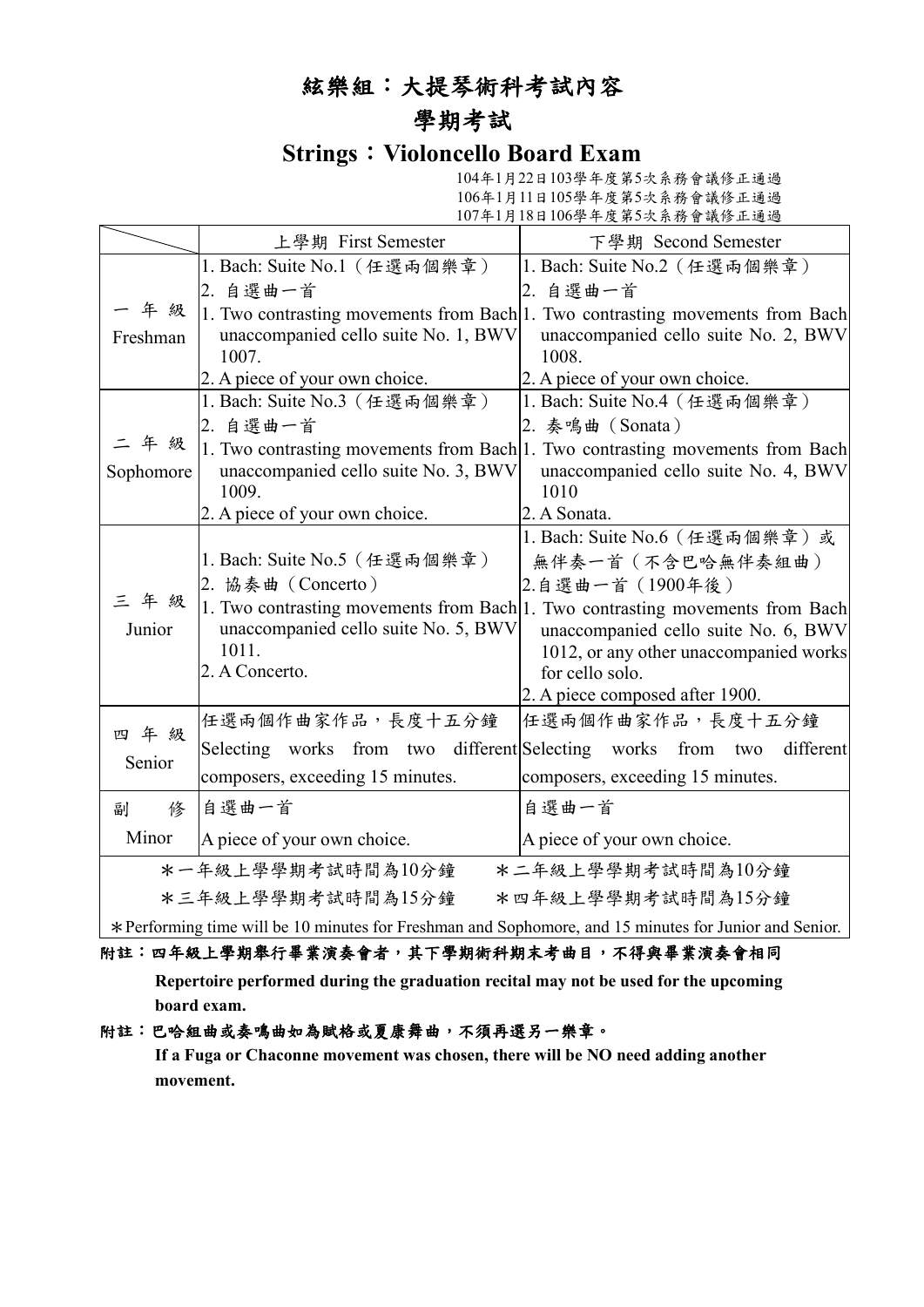# 技巧考試 **Violoncello Technique Exam**

|          | 上學期 First Semester                                                                             | 下學期 Second Semester                                                                                                                    |
|----------|------------------------------------------------------------------------------------------------|----------------------------------------------------------------------------------------------------------------------------------------|
|          | 1. 二個升降記號以內,三個八度之音                                                                             | 1. 三個升降記號以內,三個八度之音階、                                                                                                                   |
|          | 階、琶音上下行                                                                                        | 琶音上下行                                                                                                                                  |
|          | 2. 一個升降記號以內,一或二個八度:                                                                            | 2. 一個升降記號以內, 一或二個八度:                                                                                                                   |
|          | 三、六、八度音階上下行                                                                                    | 三、六、八度音階上下行                                                                                                                            |
|          | 3. 練習曲自選一首                                                                                     | 3. 練習曲自選一首                                                                                                                             |
| 年級       | 1.3 octaves of scales and arpeggios, both                                                      | 1.3 octaves of scales and arpeggios, both                                                                                              |
| Freshman | majors and minors up to 2 sharps and 2                                                         | majors and minors up to 3 sharps and 3                                                                                                 |
|          | flats.                                                                                         | flats.                                                                                                                                 |
|          | 2. 2 (or 1) octave(s) of scales on thirds,                                                     | $2.2$ (or 1) octave(s) of scales on thirds,                                                                                            |
|          | sixths, and octaves, on keys of C, F, and                                                      | sixths, and octaves, both majors and                                                                                                   |
|          | G.                                                                                             | minors up to 1 sharp and 1 flat.                                                                                                       |
|          | 3. An etude of your own choice.                                                                | 3. An etude of your own choice.                                                                                                        |
|          | 1. 四個升降記號以內, 三個八度之音階<br>琵音。                                                                    | 1. 五個升降記號以內,三個八度之音階琶                                                                                                                   |
|          |                                                                                                | 音、上下行。                                                                                                                                 |
|          | 2. 練習曲:頓弓或跳弓 (Staccato 或                                                                       | 2. 練習曲: 雙音 (Double Stops)                                                                                                              |
|          | Spiccato)                                                                                      | 3. 二個升降記號以內,一或二個八度:                                                                                                                    |
|          | 3. 二個升降記號以內,一或二個八度:                                                                            | 三、六、八度音階上下行                                                                                                                            |
|          | 二 年 級 三、六、八度音階上下行                                                                              | 1.3 octaves of scales and arpeggios, both                                                                                              |
|          | Sophomore 1. 3 octaves of scales and arpeggios, both<br>majors and minors up to 4 sharps and 4 | majors and minors up to 5 sharps and 5                                                                                                 |
|          | flats.                                                                                         | flats.                                                                                                                                 |
|          | 2. 2 (or 1) octaves of scales on thirds,                                                       | 2. 2 (or 1) octaves of scales on thirds, sixths,                                                                                       |
|          | sixths, and octaves, both majors and                                                           | and octaves, both majors and minors up to                                                                                              |
|          | minors up to 2 sharps and 2 flats.                                                             | 2 sharps and 2 flats.<br>3. An etude on Double Stops.                                                                                  |
|          | An etude on staccato or spiccato.                                                              |                                                                                                                                        |
|          |                                                                                                | 1. 四個八度音階、琶音––C大調、C小                                                                                                                   |
|          | 1. 四個八度音階、琶音––C 大調、C 小                                                                         | 調、D大調、D小調、E大調、E小                                                                                                                       |
|          | 調、D大調、D小調,任抽一組                                                                                 | 調、F大調、F小調,任抽一組                                                                                                                         |
|          | 2. 與和弦 (Chords) 有關之練習曲一                                                                        | 2. 練習曲 Popper: High School, Op. 73                                                                                                     |
|          | 首。                                                                                             | (任選一)                                                                                                                                  |
|          | 3. 三個升降記號以內,二個八度:三、 3. 三個升降記號以內,二個八度:                                                          |                                                                                                                                        |
| 三年級      | 六、八度音階上下行                                                                                      | 三、六、八度音階上下行。                                                                                                                           |
| Junior   | 1.4 octaves of scales and arpeggios, on                                                        | 1.4 octaves of scales and arpeggios, on keys                                                                                           |
|          | keys of C major, C minor, D major, and                                                         | of C major, C minor, D major, D minors,                                                                                                |
|          | D minor.                                                                                       | E major, E minors, F major, and F minor.                                                                                               |
|          | octaves, both majors and minors up to 3                                                        | 2. 2 octaves of scales on thirds, sixths, and 2. 2 octaves of scales on thirds, sixths, and<br>octaves, both majors and minors up to 3 |
|          | sharps and 3 flats.                                                                            | sharps and 3 flats.                                                                                                                    |
|          | 3. An etude on chords.                                                                         | 3. An etude from Popper High School, Op.                                                                                               |
|          |                                                                                                | 73.                                                                                                                                    |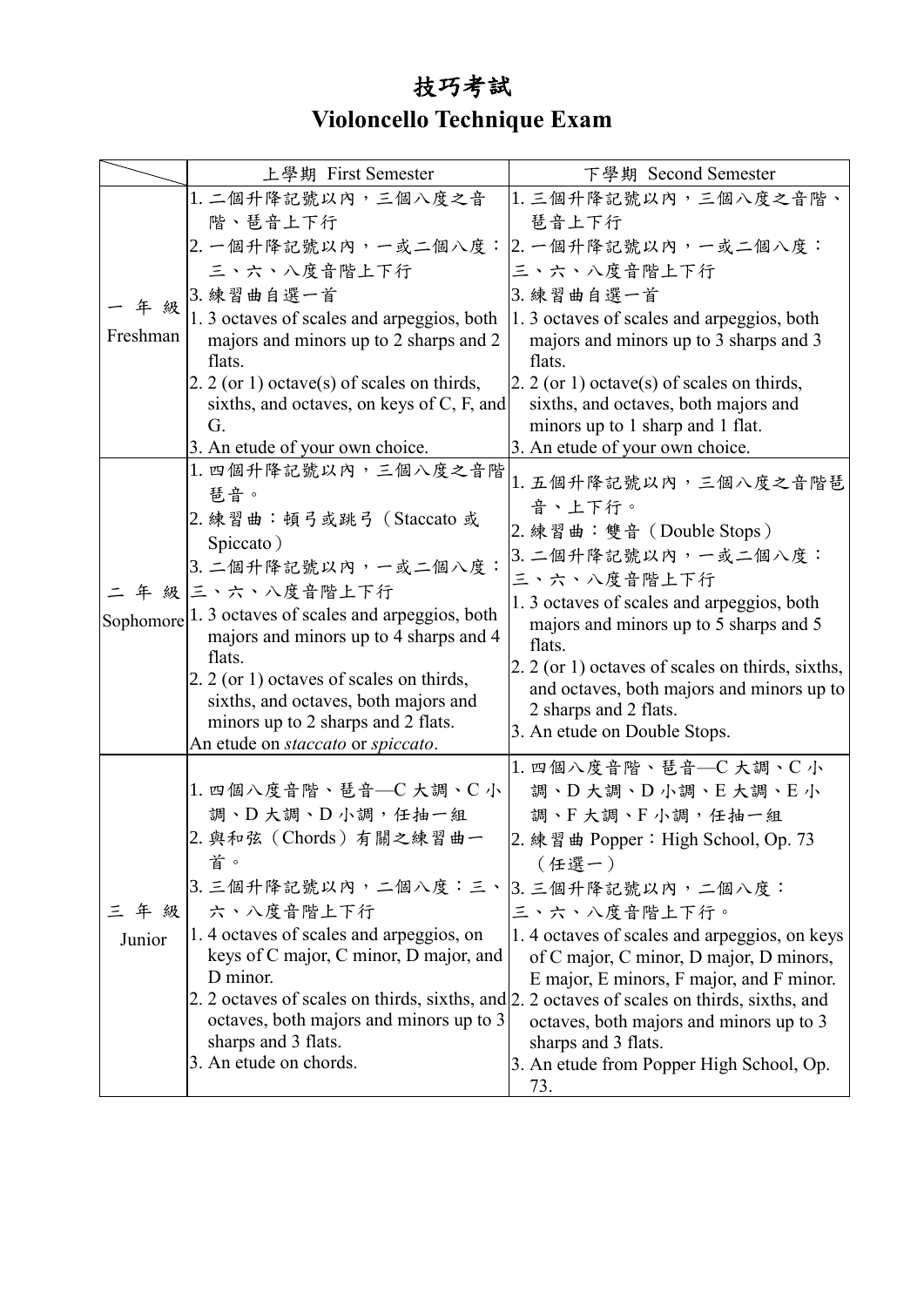### 絃樂組:低音提琴術科考試內容

### 學期考試

### **Strings**:**Double Bass Board Exam**

104年1月22日103學年度第5次系務會議修正通過 107年1月18日106學年度第5次系務會議修正通過

|                                                                                                      | 上學期 First Semester                           | 下學期 Second Semester                                                   |
|------------------------------------------------------------------------------------------------------|----------------------------------------------|-----------------------------------------------------------------------|
|                                                                                                      |                                              | 1. 無伴奏樂曲一首                                                            |
|                                                                                                      | 一年級 自選曲一首                                    | 2. 自選曲一首                                                              |
|                                                                                                      | Freshman   A piece of your own choice.       | 1. A piece for unaccompanied Bass                                     |
|                                                                                                      |                                              | 2. A piece of your own choice.                                        |
|                                                                                                      | 1. 無伴奏樂曲一首                                   | 1. 無伴奏樂曲一首                                                            |
|                                                                                                      | 二年級 2.自選曲一首                                  | 2. 自選曲一首                                                              |
|                                                                                                      | Sophomore 1. A piece for unaccompanied Bass. | 1. A piece f or unaccompanied Bass.                                   |
|                                                                                                      | 2. A piece of your own choice.               | 2. A piece of your own choice.                                        |
|                                                                                                      | 1. 無伴奏樂曲一首                                   |                                                                       |
|                                                                                                      | 三年級 2. 自選曲一首                                 | 自選曲兩首                                                                 |
| Junior                                                                                               | 1. A piece for unaccompanied Bass.           | Two pieces of your own choice.                                        |
|                                                                                                      | 2. A piece of your own choice.               |                                                                       |
|                                                                                                      | 任選兩個作曲家作品,長度十五分鐘                             | 任選兩個作曲家作品,長度十五分鐘                                                      |
| 四年级<br>Senior                                                                                        |                                              | Selecting works from two different Selecting works from two different |
|                                                                                                      | composers, exceeding 15 minutes.             | composers, exceeding 15 minutes.                                      |
| 俢<br>副                                                                                               | 自選曲一首                                        | 自選曲一首                                                                 |
| Minor                                                                                                | A piece of your own choice.                  | A piece of your own choice.                                           |
| *一年級上下學期考試時間為10分鐘<br>*二年級上下學期考試時間為10分鐘                                                               |                                              |                                                                       |
|                                                                                                      | *三年級上下學期考試時間為15分鐘                            | *四年級上下學期考試時間為15分鐘                                                     |
| Depterming time will be 10 minutes for Execution and Sephemera, and 15 minutes for Junior and Septem |                                              |                                                                       |

\*Performing time will be 10 minutes for Freshman and Sophomore, and 15 minutes for Junior and Senior.

#### 附註:四年級上學期舉行畢業演奏會者,其下學期術科期末考曲目,不得與畢業演奏會相同

**Repertoire performed during the graduation recital may not be used for the upcoming board exam.**

#### 附註:巴哈組曲或奏鳴曲如為賦格或夏康舞曲,不須再選另一樂章。

**If a Fuga or Chaconne movement was chosen, there will be NO need adding another movement.**